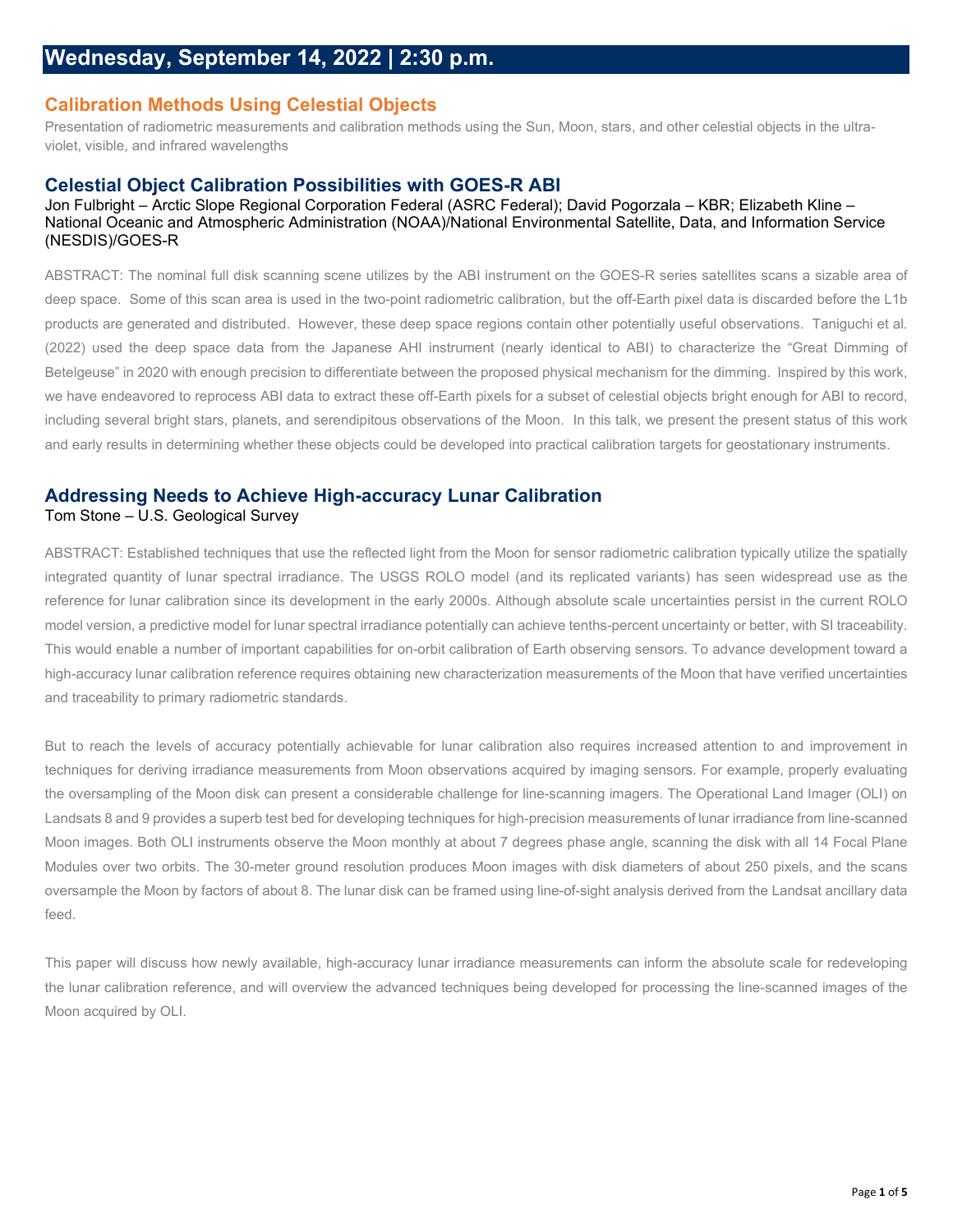## **ARCSTONE InVEST: Calibration of Lunar Spectral Reflectance from Space**

Constantine Lukashin, Trevor Jackson, Cindy Young – NASA Langley Research Center; Greg Kopp – Laboratory for Atmospheric and Space Physics (LASP)/University of Colorado; Rand Swanson – Rasonon, Inc.; Christine Buleri – Quartus Engineering; Thomas Stone – U.S. Geological Survey; Mark Gorman – Blue Canyon Technologies

ABSTRACT: Detecting and improving the scientific understanding of global trends in complex Earth systems, such as climate, increasingly depend on assimilating datasets from multiple instruments and platforms over decadal timescales. Calibration accuracy, stability, and interconsistency among different instruments are key to developing reliable composite data records from sensors in low Earth and geostationary orbits, however, achieving sufficiently low uncertainties for these performance metrics poses a significant challenge. Space-borne instruments commonly carry on-board references for calibration at various wavelengths, but these increase mass and mission complexity and are subject to degradation in the space environment. The Moon can be considered a natural solar diffuser which can be utilized as an on-orbit calibration target by most space-borne Earth-observing instruments. Since the lunar surface reflectance is effectively time-invariant, establishing the Moon as a high-accuracy calibration reference enables broad inter-calibration opportunities even between temporally nonoverlapping instruments and provides an exo-atmospheric absolute radiometric standard. This on-orbit radiometric spectral reference helps enable high-accuracy absolute calibrations and inter-calibrations of past, current, and future Earth-observing sensors, meteorological imagers, and long-term climate-monitoring satellite systems. The goal of the ARCSTONE In-Space Validation of Earth Science Technologies (InVEST) project, funded by NASA ESTO, is to demonstrate its novel lunar measurement approach from space and improve the Moon as a radiometric SI-traceable reference for high-accuracy on-orbit calibrations spanning the visible and near-infrared spectral regions. The ARCSTONE instrument is a compact spectrometer which will be accommodated on a 6U CubeSat intended for low Earth orbit with planned readiness for launch in about 2 years. It will measure the lunar spectral reflectance with combined standard uncertainty of 0.5% (k=1) across the 350 nm to 2300 nm spectral range. The ARCSTONE InVEST team will present the status of the project, the instrument design, calibration approach, concept of operations, and the planned path toward mission implementation.

## **ARCSTONE: Improving Radiometric Calibration Uncertainties of Lunar Spectral Measurements** Greg Kopp, Seth Cousin, Paul Smith – Colorado University/Laboratory for Atmospheric and Space Physics (LASP); Constantine Lukashin – NASA Langley Research Center

ABSTRACT: The ARCSTONE InVEST project will characterize the spectral lunar irradiance via high-accuracy < 0.5 % (k=1) average combined relative standard uncertainty reflectance measurements across the 350 to 2300 nm spectral range, helping benchmark the Moon as an on-orbit calibration reference for inter-calibrations with Earth-observing sensors, meteorological imagers, and long-term climatemonitoring satellite systems even between temporally non-overlapping instruments. This accuracy is enabled via the ARCSTONE's ratio technique comparing spectral solar- to lunar-signal measurements using the same optical path in the instrument's spatially integrating spectrometer. These relative signal ratios are used to convert spectral lunar reflectances to irradiances using known spectral solar irradiances provided daily by other on-orbit assets having  $\sim 0.2$  % (k=1) uncertainties, providing SI traceability to the resulting ARCSTONE lunar irradiances. The solar-to-lunar ratio technique eliminates traditional effects of on-orbit degradation and aging that can cause long-term changes in optical efficiency, thus maintaining stable accuracy levels over the duration of the ARCSTONE mission.

To acquire both solar and lunar irradiances despite the six orders of magnitude difference in their signal levels while using the same optical path for both objects, the ARCSTONE relies on electronically clocked changes in integration time and known detector linearity. Under a NASA IIP project, a prototype instrument was built and characterized for uncertainties in obtaining those lunar-to-solar signal ratios, accounting for contributions from detector noise, non-linearities, background, polarization, dispersion shifts, and other effects. We present the results of those characterizations and their associated uncertainties to show the expectation of achieving the ARCSTONE's on-orbit spectral lunar-reflectance calibration uncertainties of < 0.5 % (k=1).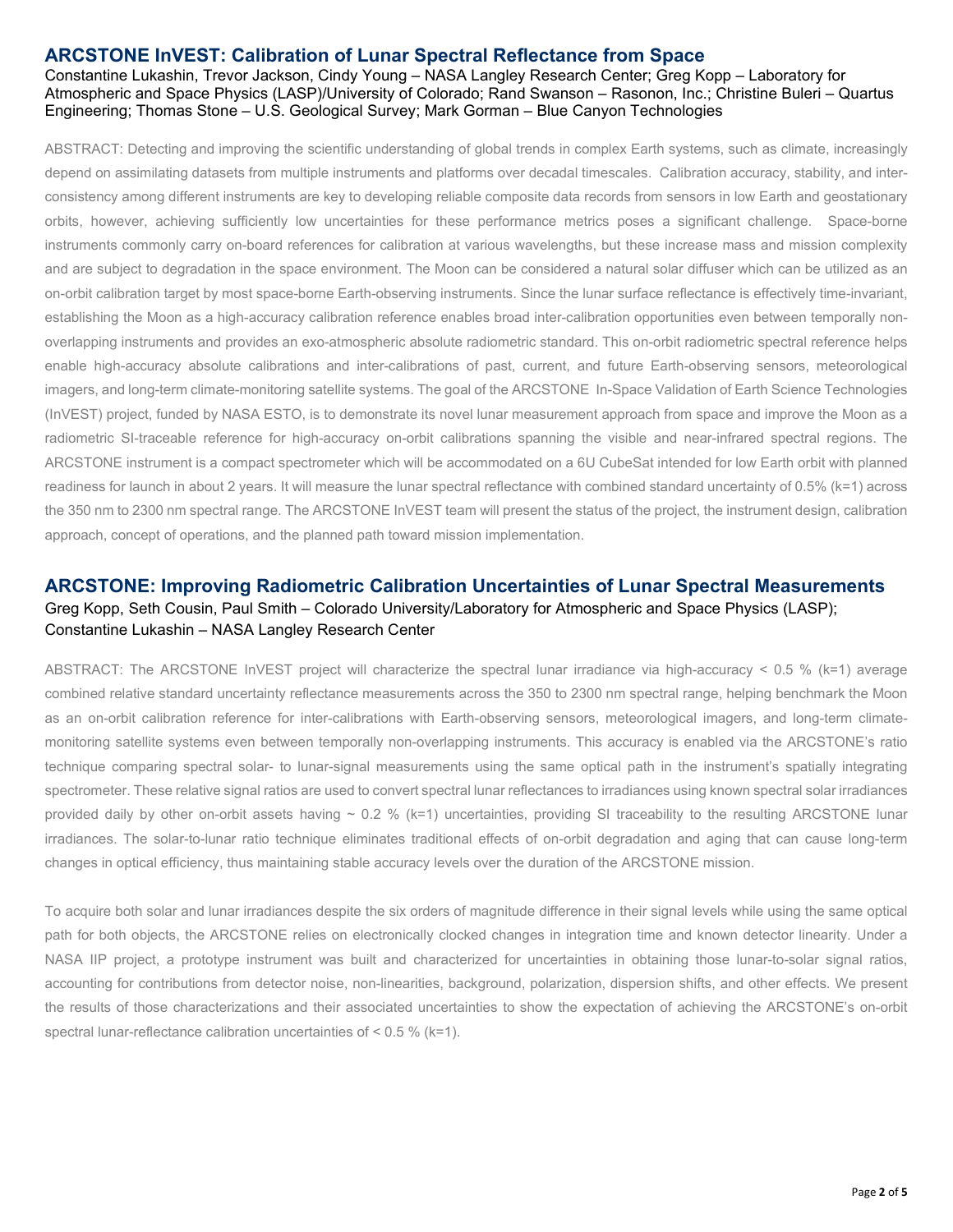# **Extending the Spectral Range of the RObotic Lunar Observatory (ROLO) Model to Climate Science-relevant Wavelengths**

Cindy Young – NASA Langley Research Center; Thomas Stone – U.S. Geological Survey; Janet Daniels – Science Systems and Applications, Inc.; Martin Snow – South African National Space Agency; Roger Clark – Planetary Science Institute; Jean-Pierre Williams – University of California, Los Angeles

ABSTRACT: A critical aspect of monitoring and understanding climate change is maintaining a continuous Earth Radiation Budget (ERB) record. The radiation budget is the balance between absorbed solar radiation and emitted thermal IR radiation by the Earth-atmosphere system, and ERB sensors require shortwave (SW) broadband measurements from 0.2 – 5 µm. Calibration accuracy, stability, and interconsistency among different instruments are key to developing reliable composite long-term data records, but achieving sufficiently low uncertainties for these performance metrics poses a significant challenge. For this purpose, space-borne instruments commonly carry onboard references for calibration at various wavelengths, but these increase mass and mission complexity, and therefore cost, and are subject to degradation in the space environment. We present a new path towards accurate on-orbit calibration for SW broadband sensors.

The Moon can be considered a natural solar diffuser that can be used as a calibration target by reflected-solar radiometer instruments and can be viewed by most Earth orbiting sensors. Using the Moon as a high accuracy on-orbit reference for ERB sensors will help reduce the time it takes to detect trends in climate variables to better inform public policy and societal actions, and may allow for more robust gap-tolerant observing systems in the future. The Moon has an exceptionally stable visible to SWIR reflectance, but its brightness is continually changing. Predicting this changing brightness requires an analytical model, the most reliable of which is the RObotic Lunar Observatory (ROLO) model, which has been established at the  $0.35 - 2.45$  µm spectral range. The lunar reflected UV radiation from  $0.2 - 0.3$  µm and reflected/emitted NIR radiation beyond 2.45 μm not accounted for by the ROLO model are small, but this additional uncertainty (on the order of a few percent) is enough to prevent using the Moon as an absolute calibration reference over the SW broadband range. We present a method for expanding the spectral range of the ROLO lunar calibration reference from the current 0.35 µm UV limit to 0.2 µm, and from the current 2.45 µm IR limit to 5.0 µm to fit the specific needs of the climate science community for absolute calibration. This expanded lunar reference will support past, present, and future ERB measurements in the SW broadband.

# **NOAA-20 VIIRS Day Night Band (DNB) Radiometric Calibration using Solar Diffuser and Lunar Observations**

Taeyoung Choi – National Oceanic and Atmospheric Administration (NOAA)/Global Science and Technology, Inc. (GST); Changyong Cao – National Oceanic and Atmospheric Administration (NOAA); Xi Shao – National Oceanic and Atmospheric Administration (NOAA)/University of Maryland

ABSTRACT: On-board radiometric calibration of Day Night Band (DNB) on the National Oceanic and Atmospheric Administration (NOAA) 20 Visible Infrared Imaging Radiometer Suite (VIIRS) is based on the Solar Diffuser (SD) observations in the Low Gain Stage (LGS). DNB is a unique panchromatic band which has a broad spectral response covering a wavelength range roughly from 500 nm to 900 nm with over 7 orders of magnitude in radiometric dynamic range. To cover such a wide dynamic range, DNB has High Gain Stage (HGS), Middle Gain Stage (MGS), and LGS in the sensor design. The radiometric calibration of DNB MGS and HGS depends on the SD-based LGS gain estimation and then transferred to the MGS and HGS through gain ratios.

The on-orbit NOAA-20 DNB LGS gains have been derived daily from the on-board SD observations since its launch on November 18, 2017. Using the scheduled lunar observations of VIIRS as the independent radiometric calibration source, the lifetime SD-based DNB LGS gains can be independently validated. The NOAA-20 DNB lunar F-factors (or calibration coefficient) are derived through analyzing the lunar irradiance ratio between VIIRS lunar observations and the lunar irradiance model. i.e. the Global Space-based Inter-Calibration System (GSICS) Implementation of RObotic Lunar Observatory (ROLO) (GIRO). The primary on-orbit SD-based NOAA-20 DNB radiometric calibration is validated by the lunar F-factors. It is found that the difference between SD-based calibration coefficient and lunar-F factor for NOAA-20 DNB LGS is within two percent based on the analysis of 4 years of NOAA-20 VIIRS DNB measurements.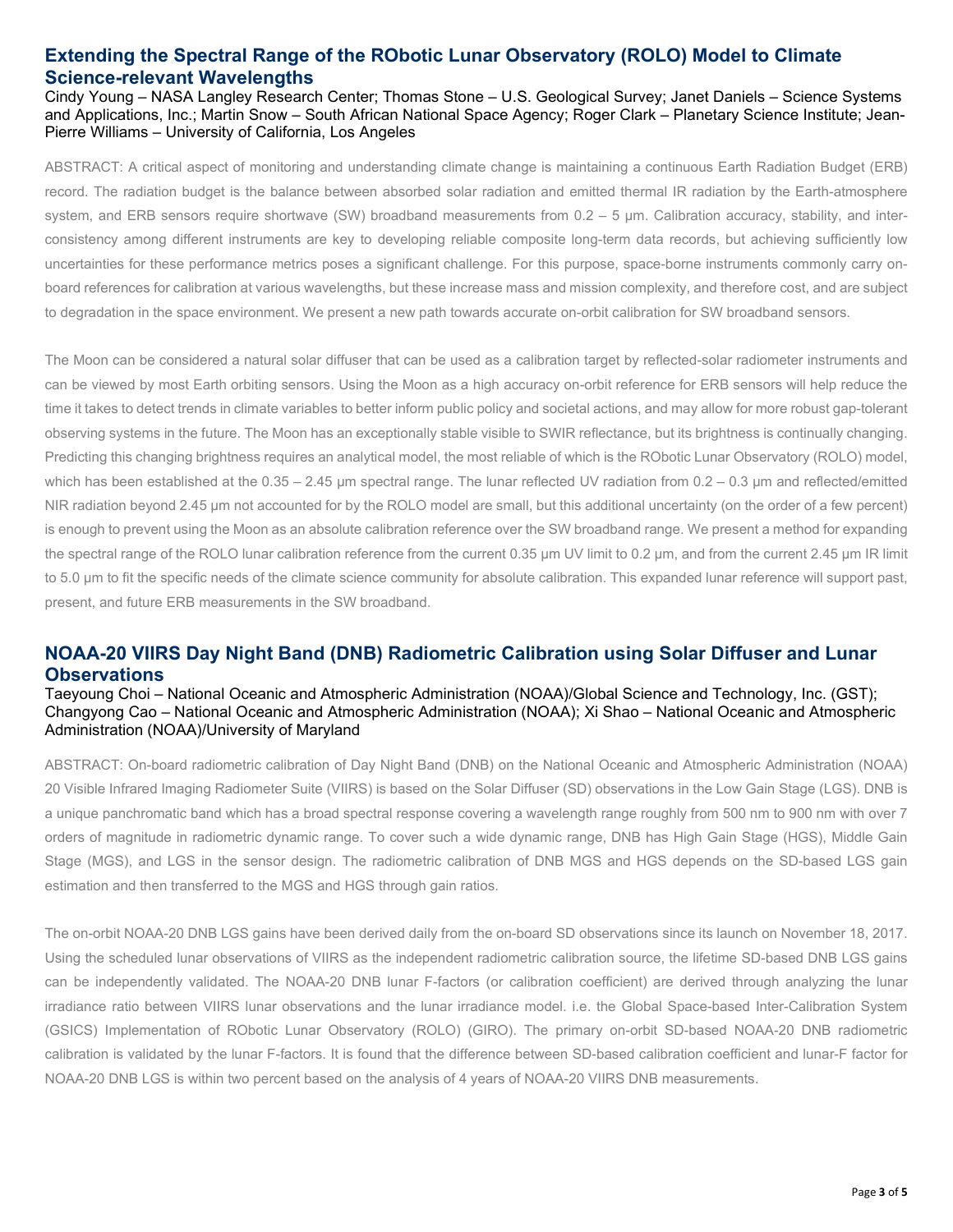### **Airborne LUnar Spectral Irradiance (air-LUSI) Mission – First Operational Campaign**

Kevin Turpie – University of Maryland, Baltimore County; John Woodward, Steven Brown, Steven Grantham, Thomas Larason, Stephen Maxwell – National Institute of Standards and Technology (NIST); Thomas Stone – U.S. Geological Survey; Andrew Gadsden, Andrew Newton – McMaster University

ABSTRACT: The objective of the airborne LUnar Spectral Irradiance (air-LUSI) mission is to make highly accurate, SI-traceable measurements of lunar spectral irradiance in the VNIR spectral region from NASA's high-altitude ER-2 aircraft, and these measurements are in turn expected to be used to improve our ability to use the Moon as an absolute calibration reference for Earth observing satellites. To that end, the air-LUSI system employs an autonomous, robotic telescope system that tracks the Moon in flight, and a stable spectrometer housed in an enclosure that provides a robustly controlled environment. During flight campaigns, these instrument subsystems are situated in a wing pod of the ER-2 aircraft where the telescope can observe the Moon through a small dorsal view port.

air-LUSI successfully conducted its first Operational Flight Campaign on the nights of 12, 14, 15 and 16 March 2022. The air-LUSI system observed the Moon each night at about or above 21 km altitude, above 95% of the Earth's atmosphere. Each observation measured the lunar spectral irradiance at wavelengths from about 380 to 1040 nm. The four flights corresponded to lunar phase angles of -60.3°, -37.0°, - 25.0° and -12.9°. The measurement uncertainty is currently estimated to be about 0.8% or less through the mid-visible range. The accuracy was achieved in part using lessons learned and upgrades devised since the 2019 Demonstration Flight Campaign. This paper will summarize the air-LUSI objectives, review improvements done since the 2019 Demonstration campaign, and provide an overview of Operational Flight Campaign 01 and new lessons learned for the continued improvement of air-LUSI accuracy in future flights.

\*Point of Contact. Email: kturpie@umbc.edu; PH: 301.675.0025

## **Development of the Moon as an Absolute SI-traceable Celestial Calibration Target to Support Climate-quality Measurements by Earth Remote Sensing Instruments**

### Steven Brown, John Woodward – National Institute of Standards and Technology (NIST); Kevin Turpie – University of Maryland; Andrew Gadsden – McMaster University; Thomas Stone – U.S. Geological Survey

ABSTRACT: To support measurements relevant to climate observables, emphasis has been placed on the development of space-based Climate Observatories, e.g. CLARREO Pathfinder (CPF), that can maintain SI-traceability on-orbit with uncertainties that meet observation requirements. The transfer of radiometric scales from Climate Observatories to the suite of sensors on-orbit at any given time anticipates using Simultaneous Nadir Overpasses (SNOs) of terrestrial calibration targets, requiring a continuous train of Climate Observatories be maintained on-orbit. The cost and complexity of Climate Observatories warrants examination of alternate approaches to the in situ calibration of climate sensors.

The uncertainties in the transmittance through the atmosphere is one of the larger uncertainty components in terrestrial vicarious calibration. It makes sense, therefore, to consider exo-atmospheric calibration targets such as the sun, the moon, and stars. As a general calibration target for use by a wide range of sensors, the sun is too bright while stars are too dim, leaving the moon to evaluate as a possible calibration target supporting climate studies. The moon's radiometric properties in the reflected solar regime, while dependent on illumination and viewing geometries, are predictable to within one part in 103. Observations of the moon using the same geometry have been extremely valuable for trending the temporal response of on-orbit sensors.

Empirical models such as the USGS's RObotic Lunar Observatory (ROLO) model are used to predict the lunar spectral irradiance given an illumination and viewing geometry. The estimated uncertainties in current models are too large to support climate measurement requirements and, in most cases, are not traceable to the SI. Further development of the Moon as an absolute celestial calibration target for radiometric applications warrants a refinement of the ROLO model or replacement with a new empirical model. In either case, new measurements are required.

Air-LUSI is a program currently underway making low uncertainty, SI-traceable measurements of the lunar irradiance. To reduce the uncertainty in atmospheric transmittance, a dominant uncertainty component in ground-based measurements, air-LUSI makes